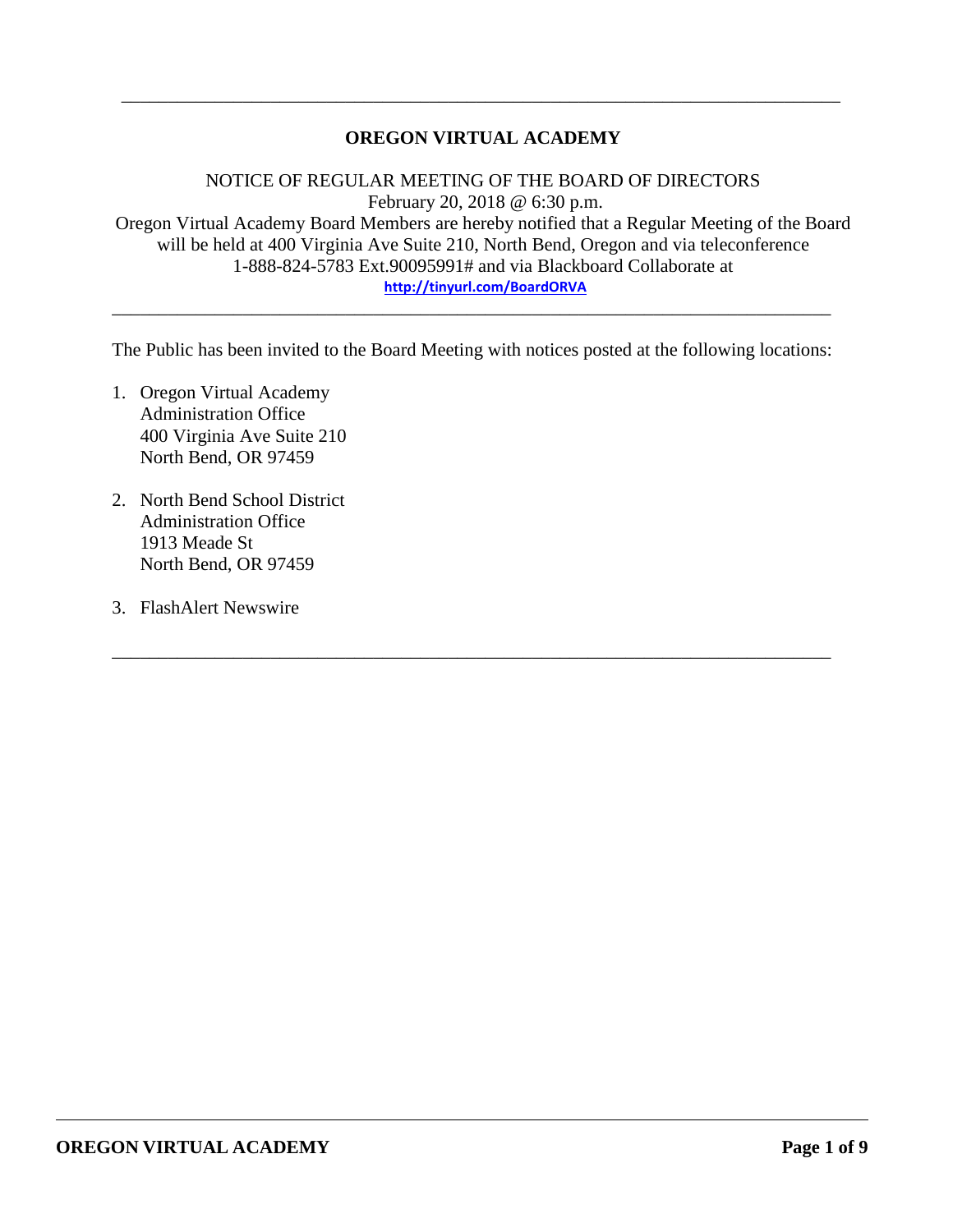### **AGENDA REGULAR MEETING AGENDA**

## **BOARD OF DIRECTORS OREGON VIRTUAL ACADEMY**

**Tuesday, February 20th , 2018 6:30 p.m.** ORVA Office 400 Virginia Ave Suite 210 North Bend, OR 97459

## **INSTRUCTIONS FOR PRESENTATIONS TO THE BOARD BY PARENTS AND CITIZENS**

The Oregon Virtual Academy welcomes your participation at the School's Board meetings. The purpose of a public meeting of the Board of Directors is to conduct the affairs of the School in public. We are pleased that you are in attendance and hope that you will visit these meetings often. Your participation assures us of continuing community interest in our School. To assist you in the ease of speaking/participating in our meetings, the following guidelines are provided.

- 1. Agendas are available to all audience members at the door to the meeting or by requesting the agenda from School Officials (541-751-8060).
- 2. The "Public Comment" portion is set aside for members of the audience to raise issues that are not specifically on the agenda. These presentations are limited to three (3) minutes and total time allotted to non-agenda items will not exceed fifteen (15) minutes. The Board may give direction to staff to respond to your concern or you may be offered the option of returning with a citizen-requested item.
- 3. When addressing the Board, speakers are requested to stand, to state their name and address, and to adhere to the time limits set forth.
- 4. Citizens may request that a topic related to school business be placed on a future agenda by submitting a written request at least seventy-two (72) hours in advance of any regular meeting. Once such an item is properly placed on the agenda, the Board can respond, interact, and act upon the item.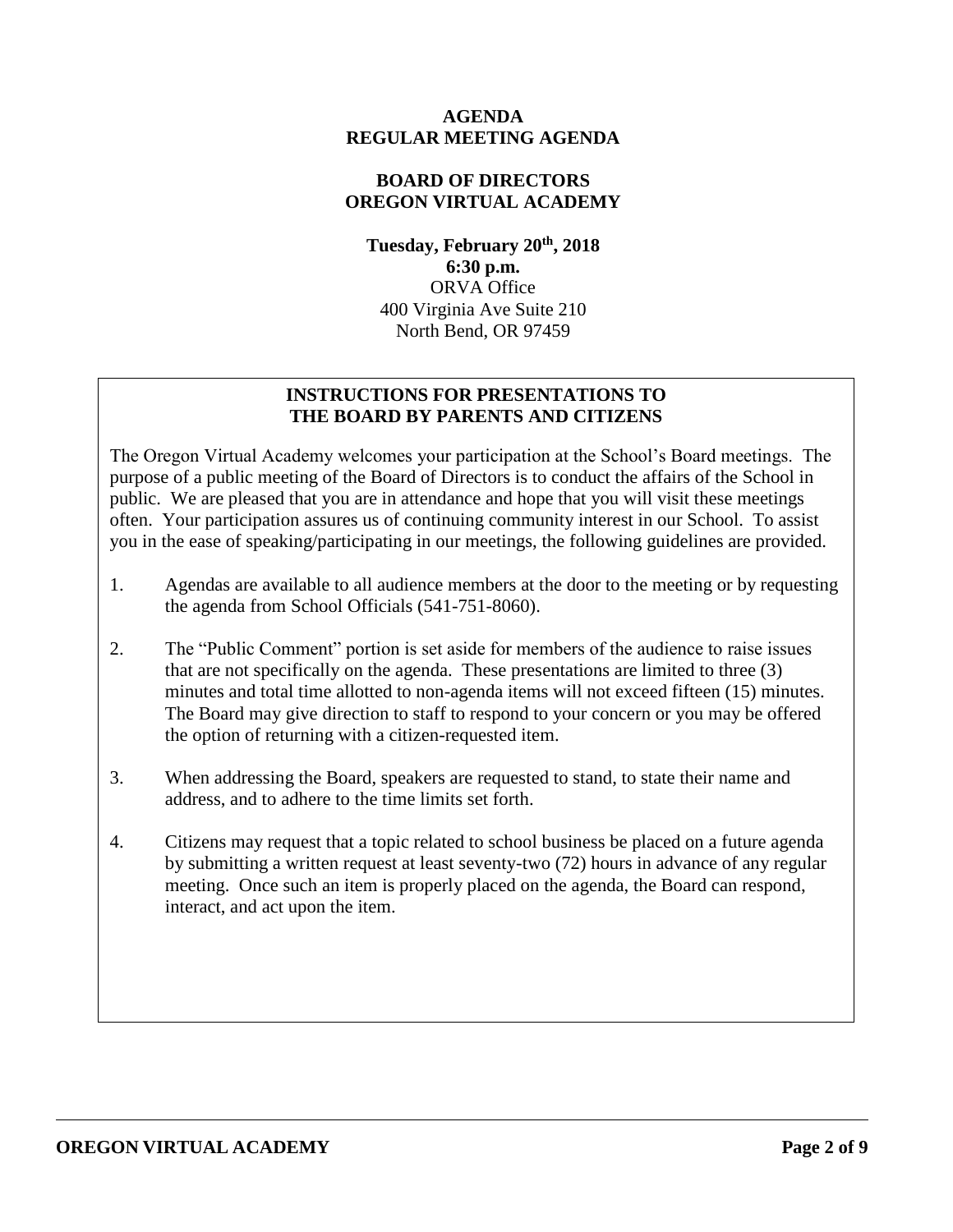## **I. PRELIMINARY**

**A.** Call To Order

Meeting was called to order by the Board Chair at 6:30 P.M.

**B.** Roll Call

| <b>Member</b>       | Title         | Term      | <b>Present</b>                 | <b>Absent</b> | In | Out |
|---------------------|---------------|-----------|--------------------------------|---------------|----|-----|
| Mr. Paul Tannahill  | Member        | 2015-2018 | X                              |               |    |     |
| Mr. Michael Herndon | Member        | 2015-2018 | v<br>Λ                         |               |    |     |
| Ms. Terri Bennink   | Secretary     | 2016-2019 |                                | v             |    |     |
| Mr. Steven Isaacs   | Member        | 2016-2019 | х                              |               |    |     |
| Mr. Brian Bray      | Chairman      | 2016-2019 | X                              |               |    |     |
| Mr. Barry Jahn      | Vice Chairman | 2017-2020 | v<br>$\boldsymbol{\mathsf{A}}$ |               |    |     |
| Vacant              | Member        | 2017-2020 |                                |               |    |     |

## **II. COMMUNICATIONS**

**A)** PUBLIC COMMENTS:

No individual comment shall be for more than three (3) minutes and the total time for this purpose shall not exceed fifteen (15) minutes. Board members may respond to comments however no action can be taken. The Board may give direction to staff following comment.

- **B)** BOARD/STAFF DISCUSSION
	- 1. School Leadership Team (SLT) Report and Updates:
		- a. SLT Report ORVA HOS and SLT Members

### *Mr. Werlein reports:*

- *Enrollment and Attendance Information* o *Enrollment 2/20/2018 = 2130 total*
	- *K-6: 890*
	- *7-12: 1240*
	- *SpEd: 311*
	- o *Attendance:*
		- *0-2 Days: 91%*
		- *3-5 Days: 4%*
		- *6-10 Days: 4%*
		- *11-20 Days: .5%*
		- *No Contact: .5%*

 *Mr. Jahn requests that the ORVA board receive attendance metrics on a monthly basis. Mr. Werlein reports:*

- *Graduation Plans: Students with plan available for student view. See SLT report for details.*
- *Ms. DeWolfe adds that these plans are revisited throughout the year.*
- *Teacher Pulse Check Survey:*
	- o *Overall staff morale: +26% over SY 16-17.*
	- o *T2b Survey Results: Improvement, but still a work in progress.*
	- o *Challenge: Calendar Issues.*
	- o *Challenge: Lead time on PD.*
	- o *Challenge: Ongoing development of trust and open communication, establishment of expectations/ routines/ student centered culture.*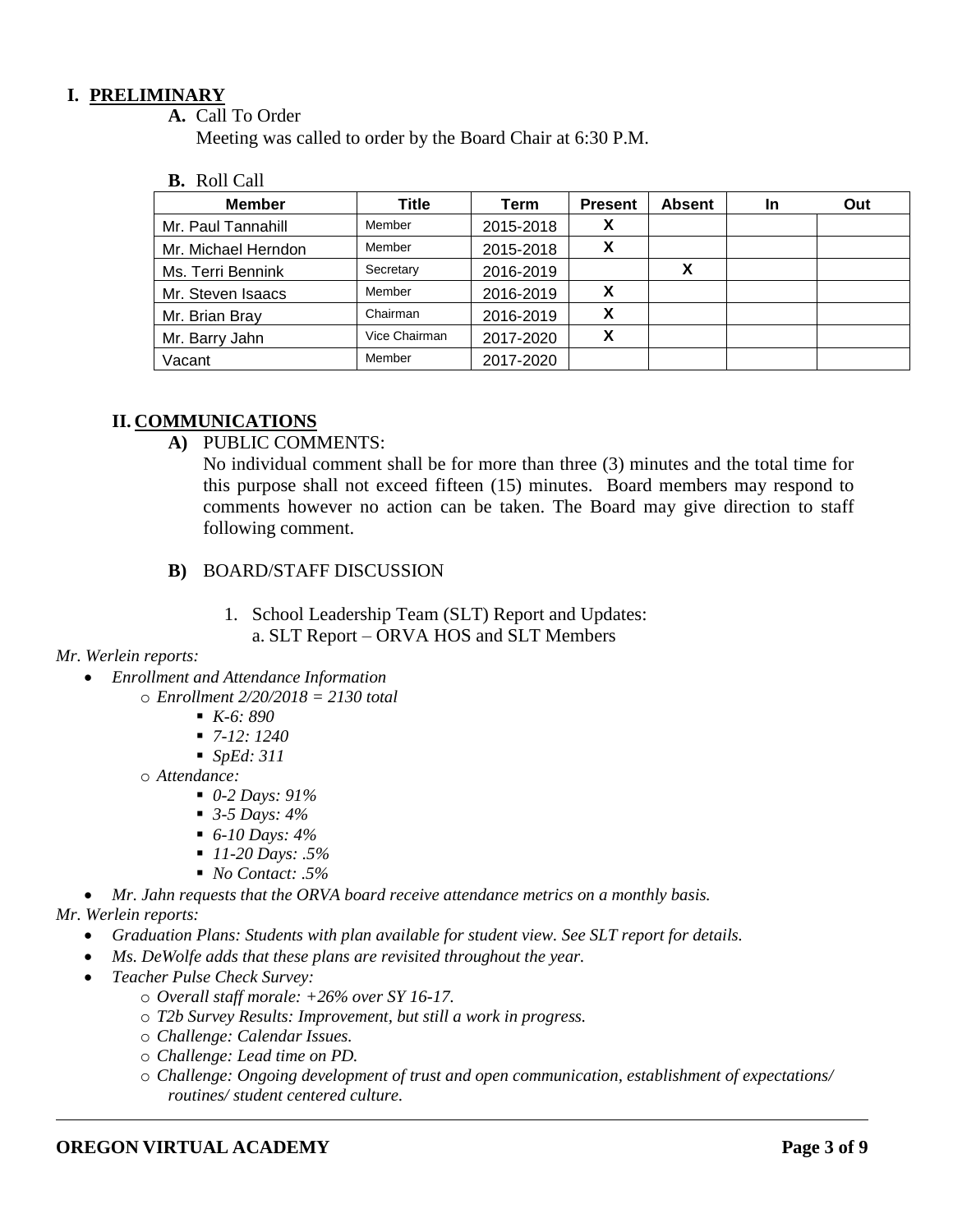o *First Roundtable Format:*

- *All teams were represented.*
- *First of its kind.*
- *Details to follow on subcommittee report.*
- *Family Pulse Check:*
	- o *Fall 2017: Satisfaction with curriculum: 76%*
	- o *Fall 2017: Satisfaction with Teachers: 89%*
	- o *Overall school satisfaction: 89%*
	- o *Improvement: 23% over Fall 2016*
- *School Events*
	- o *Capitol Day: Mr. Werlein thanks 15 staff, families and Mr. Herndon and Mr. Isaacs for attending.*
	- o *Regional PD: Last week at four locations.*
	- o *First ever drop in face to face in Portland targets for HS students.*
	- o *Internal Site Audit: March 13th and 14th at North Bend.*
		- *Mr. Jahn questions if ORVA has had a past audit.*
		- *Mr. Werlein reports that ORVA had a previous audit and that he would find this information for the ORVA board.*
	- o *Graduation: June 9th: 2 PM, Western Oregon University. Details to follow, but board members are encouraged to attend.*
	- o *Mr. Bray requests calendar invitation for school events.*

#### *Ms. DeWolfe reports:*

- *Secondary*
	- o *Focus On Seniors*
		- *Ms. Dewolfe recognizes Carissa Trepka on getting 146 students through senior projects in Semester 1. More than were completed in all of SY 16-17.*
	- o *Work Samples:*
		- *30 students completed*
		- *30-40 working on final samples now.*
		- *Goal set to have all graduating seniors complete by May 11.*
	- *Passing Rates*
		- o *Ms. DeWolfe reports we are following the same trend as last year regarding passing rates. See SLP report for more details.*
		- o *Look at what we can do to improve our practice.*
			- *SOLO training*
			- *Poverty training*
- *Mr. Jahn requests access to data for passing rates in more detail for the ORVA board.*
- *Ms. Hausmann reports:*
	- *Elementary 1*
		- o *Fall observations*
			- *Working on completing fall round of observations. Fall observations began in February and will be complete the first week of March.*
				- *Scheduled follow up meetings after every observation that will discuss:*
					- o*Progress of yearly goals*
					- o*Standards progress reflection form*
					- o*Class connect observation feedback*
					- o*Standards progress assessment*
					- o*Other, as needed- for teachers to ask questions.*

*Mr. Bray asks Ms. Hausmann the connection between the contracted observations we have previously done and administrative observation.* 

 *Ms. Hausmann reports that the two observations are separate.*  o *Instructional coach*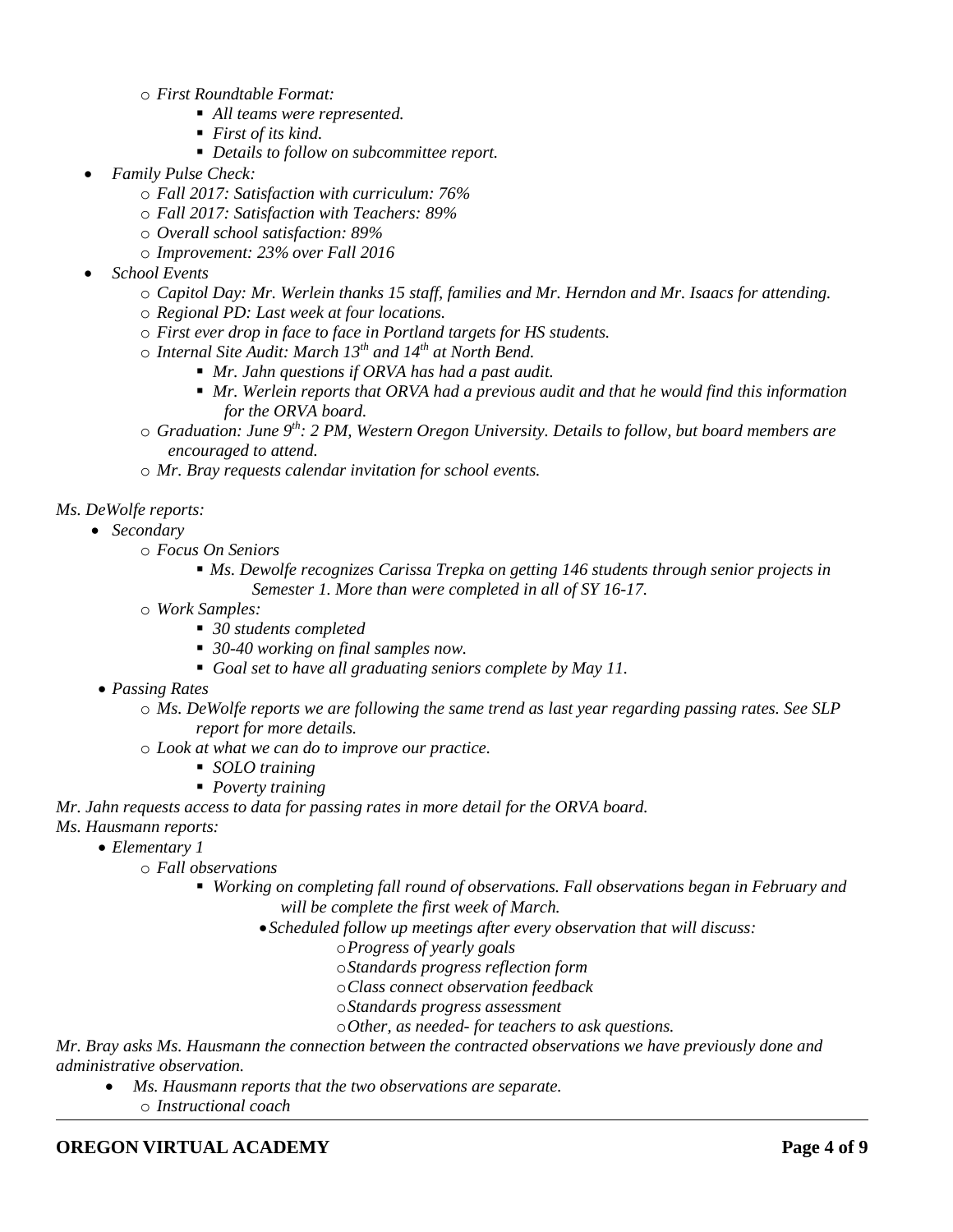- *Sits in on one 30 minute lesson a month*
- *Provides suggestions and feedback*
- *Shares new initiatives and techniques coming from K12*

*Mr. Bray requests for more information regarding the instructional coaching program*

*Ms. Hausmann adds the benefit of the instructional coach is they are a peer to the teachers and not a direct supervisor. This is less stressful on some teachers.* 

*Ms. Hausmann reports:*

*Elementary 2*

o *Report Card Grading System*

- *K-6 team adopted a new report card tool for Semester 1*
- *This tool will be used going forward*
- *A small change was made to the grading key prior to Semester 1*
- *Staff and families were pleased with the change*
- *See SLP report for more detail*
- *Elementary 3*

o *SOLO Professional Development on February 16th, 2018*

- *Morning: All homerooms required.*
	- *Small groups optional*
- *Afternoons: K6 staff were required to complete SOLO training #1 and #2 in K12 trainings*
	- *Training #1 Introduction to targeted instruction (SOLO)*
	- *Training #2 Specific techniques for targeted insolation (SOLO)*
- *These trainings were assigned to each teachers k12 training account*
- *Ms. Hausmann monitored completion of the trainings*
- *There will be discussing at the next team meeting, 2/26.*

o *Promising Practices Professional Development, February 22, 2018, for K6 Optional:*

- *This is optional, but beneficial PD option.*
	- *If teachers want to attend: must hold homeroom from 930-1030am OR prerecord and post lesson for homeroom ahead of time.*
	- *Small groups can be optional this day.*
	- *Plan to attend a minimum of two Promising Practices Live Sessions.*
	- *Plan to report your finds to the K6 team at the next team meeting.*
- *If teachers do not attend it will be a normal workday.*
	- 2. Board of Directors Discussion:
		- a. Committee Updates

i) Finance Committee - Mr. Herndon, Board Member

*Mr. Herndon reports that he, Mr. Chun-Hoon, and Mr. Werlein have continued to work on the dashboard for the ORVA board.* 

*Mr. Herndon states that has reviewed the proposed K12 invoice payment and suggests it be approved.*  ii) Teacher to Board Committee – Mr. Jahn, Board Member

*Mr. Jahn reports that the T2B committee has grown to include more roles and voices across the school.* 

- *Mr. Jahn reports that ORVA has shown steady improvement with staff moral when looking at the T2B survey.*
- *How effective was the February T2B committee round table meeting:*
	- o *From a holistic point of view, to what degree was our first T2B round table committee meeting beneficial:*

*6.3 out of 10*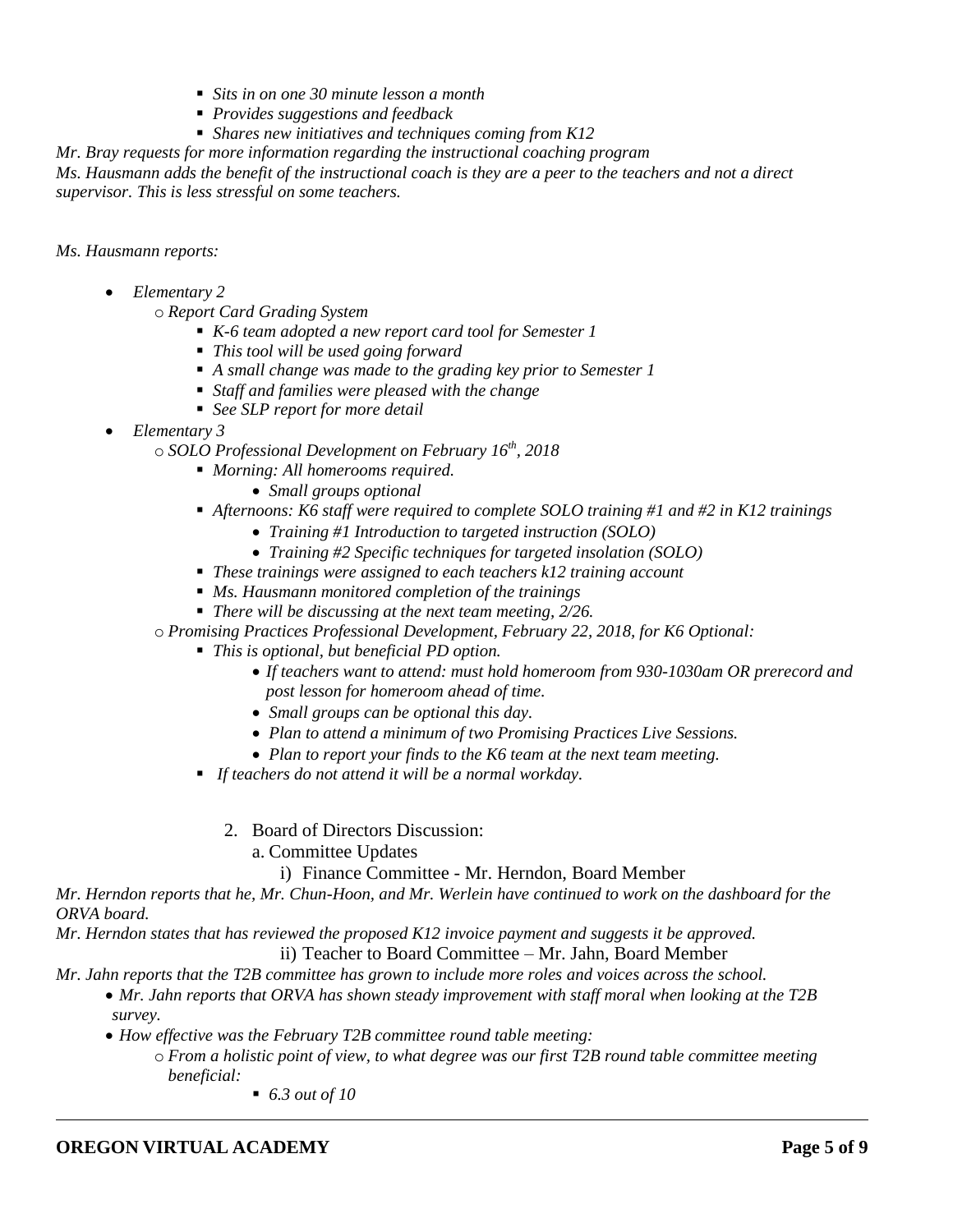- o *Regarding their specific category, to what degree were you pleased that your area discussions were beneficial?*
	- *6.4 out of 10*
- o *Regarding the variety of issues/ concerns discussed at the T2B meeting, to what degree are you confident that ongoing collaborative conversations regarding solutions will continue?*
	- *7.3 out of 10*
- *T2B Follow Up Survey*
	- o*Choose one or two high priority issues to work toward solutions.*
	- o *Keep meeting at one hour.*
	- o *Issues teachers want ORVA Board to address:*
		- *Teacher retention*
		- *Insecurity- teachers can be too easily dismissed.*
		- *Teachers getting burnt out and quitting. This creates a burden on the rest of the team.*
		- *Is at-will a Board decision, or K12?*
	- o *Issues that Admin/Staff need to address:*
		- *New students- transition challenges.*
		- *Discussion on addressing at-risk students.*
		- *Discussion regarding math departments low survey scores. What can be done to help?*
	- o *Changes the T2B committee would like to see regarding meeting format.*
		- *Too much time describing issues, not enough action.*
		- *Focus one hour on in-depth comprehensive solutions to one or two issues/concerns.*
		- *Issues surfaced that were too new and had not gone through all the channels prior to discussion.*
		- *Feedback that administrator at times defend themselves rather than work with teachers to actually resolve the issue.*
- *For more detail see T2B committee report.*

#### iii) Professional Services Committee – Mr. Bray, Board Member

*Mr. Bray reports the Professional Services Committee is empowered to work with K12 on the upcoming Education Product and Services Agreement with K12. ORVA Board council recommended doing this as a resolution.* 

- *Mr. Bray reports that the resolution will define who will be able to negotiate with K12.*
- *Mr. Bray reports that the resolution asks for a change in language in our Education Product and Services Agreement and this change in language be put into a draft agreement.*
- *Mr. Bray reports that the resolution reminds K12 that services are expected to be continued throughout the contract regardless of the outcome of negotiations.*

### iv) Policy Committee – Mr. Herndon, Board Member

*Mr. Herndon reports that the goal of the committee is to put a current set of policies in place for ORVA. Mr. Herndon reports that he will be releasing three sections of the policies over the current meeting and the two to follow.*

- *The policies included in tonight's meeting are I, J and KL.*
	- o *I- Instruction*
		- *Instructional Program Goals*
		- *Special Education*
		- *TAG*
		- *Assessments*
		- *Grading Credits.*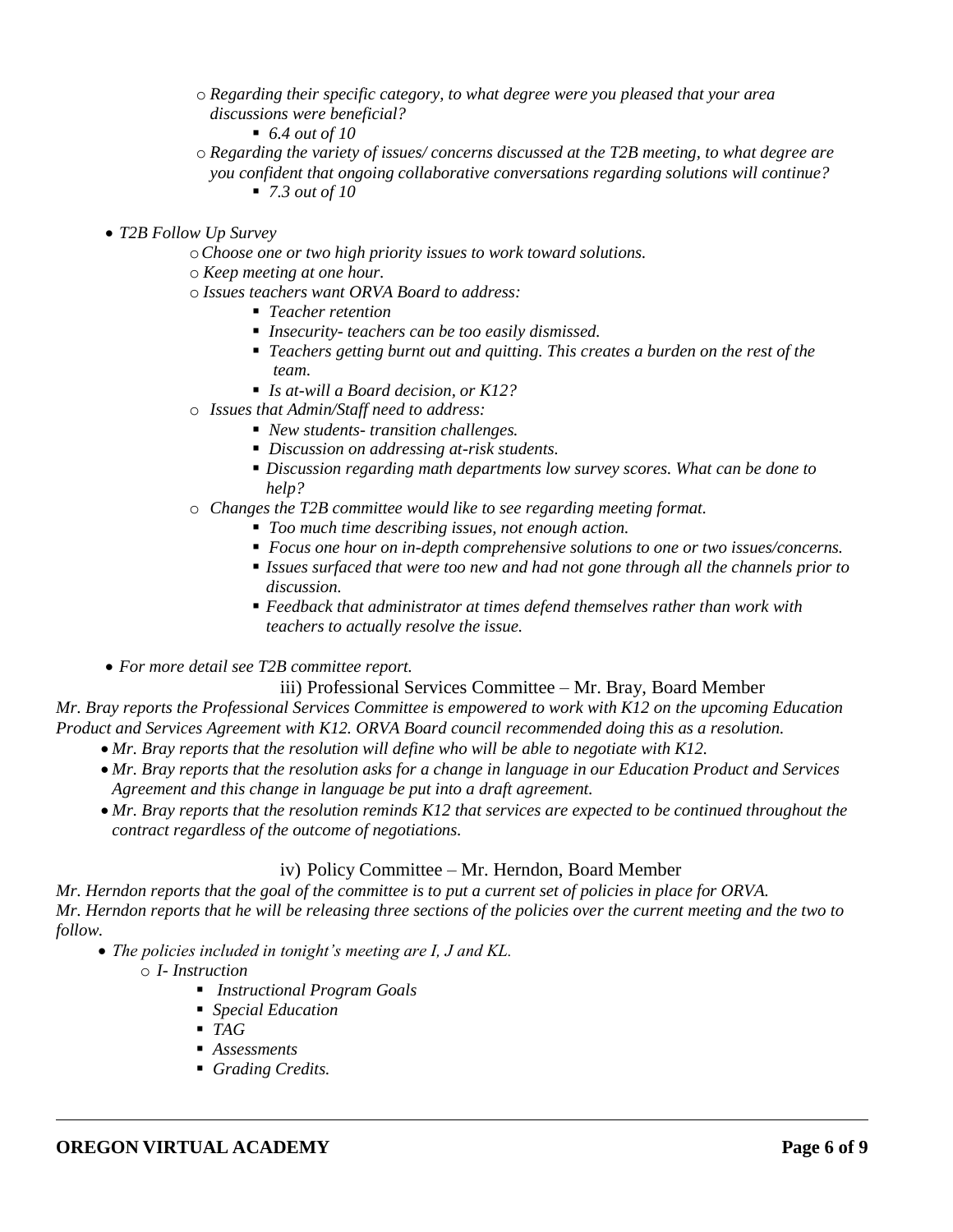- o *J-Students*
	- *Attendance*
	- *Conduct and Discipline*
	- *Other Student Matters*
- o *KL-Community Relations*
	- *Submitting Complaints (ORVA Board to ORVA Employees)*

*Mr. Bray adds that policies are adopted by boards and they are directives to administration and operations. Mr. Bray questions Mr. Herndon if there is a policy for adopting policy and if it requires more of a process than Mr. Herndon has proposed.*

- *Mr. Herndon states this policy may be in section A or B. Mr. Herndon proposes to bypass this process and except the new policies with a plan of going back to see if changes need to be made.*
- *Mr. Werlein states that he would recommend meeting with ORVA Board council to create a process to move forward with ORVA policies.*

### **III. CONSENT AGENDA ITEMS**

All matters listed under the consent agenda are considered by the Board to be routine and will be approved/enacted by the Board in one motion in the form listed below. Unless specifically requested by a Board member for further discussion or removed from the agenda, there will be no discussion of these items prior to the Board votes on them. The Head of School recommends approval of all consent agenda items.

### **A.** ITEMS FOR APPROVAL

- 1. Previous Meeting Minutes
	- a. January  $16<sup>th</sup>$ , 2018

### 2. New Hires

- a. Neria Sebastien- Special Education Teacher/ Advanced Learner Program Liaison
- b. Emily Alexander- Substitute Teacher
- c. Jeremy Ting- Secondary Social Studies Teacher
- d. Charissa Davis- Substitute Teacher
- 3. Staff Exits
	- a. Kathleen Zeman
	- b. Amy MacKenzie
	- c. Rebecca Reynolds
	- d. Amy Hodgin
- 4. K12 Invoice Payment

*Mr. Bray requests that the ORVA Board have more involvement in the New Hires process supported by the Educational Product and Services Agreement.*

*Mr. Jahn moved to approve all items listed in the consent agenda.*

*Mr. Isaacs seconds the motion. All were in favor with none apposed. The motion carried.*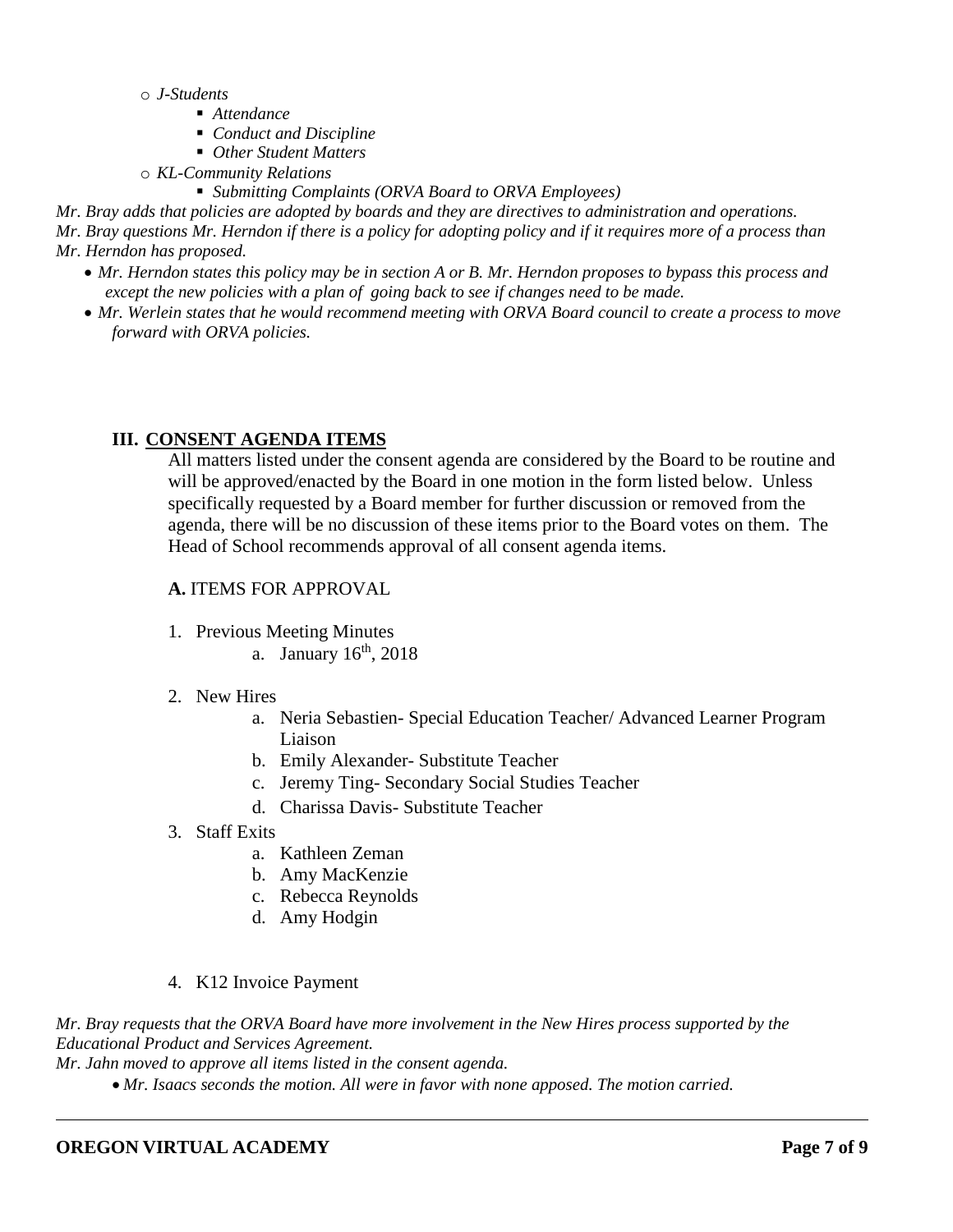# **IV. ITEMS SCHEDULED FOR INFORMATION**

a) Review of Financial Packet (through January 2018) C. Chun-Hoon, Finance Manager *Mr. Chun-Hoon updates the ORVA Board on the financial packet through January.*  b) Credit Card Charges (through January 2018) A. Owen, Interim Office Manager *Ms. Owen reviews the ORVA credit card charges through January.* 

### **V. POSSIBLE ACTION ITEMS**

1) V-BDRPT-01\_2-20-18 Discussion and Possible Action on Board Adopted Policy

| <b>Member</b>       | <b>Motion</b> | Aye          | <b>No</b>         | <b>Abstain</b> | <b>Absent</b> |
|---------------------|---------------|--------------|-------------------|----------------|---------------|
| Mr. Paul Tannahill  |               |              |                   |                |               |
| Mr. Michael Herndon |               |              |                   |                |               |
| Ms. Terri Bennink   |               |              |                   |                |               |
| Mr. Steven Isaacs   |               |              |                   |                |               |
| Mr. Brian Bray      |               |              |                   |                |               |
| Mr. Barry Jahn      |               |              |                   |                |               |
| Vacant              |               |              |                   |                |               |
| Motion              | Carried(      | Not Carried( | Vote, (A) (N)(Ab) | Tabled(        |               |

2) V-BDRPT-02\_2-20-18

Further Discussion and Possible Action on Issues Raised During Board Committee Reports, including but not limited to the negotiation of contract terms related to the proposed EPSA agreement with K12, Inc.

| <b>Member</b>       | <b>Motion</b> | Aye          | <b>No</b>         | <b>Abstain</b> | <b>Absent</b> |
|---------------------|---------------|--------------|-------------------|----------------|---------------|
| Mr. Paul Tannahill  |               | X            |                   |                |               |
| Mr. Michael Herndon |               | χ            |                   |                |               |
| Ms. Terri Bennink   |               |              |                   |                | Χ             |
| Mr. Steven Isaacs   |               | Χ            |                   |                |               |
| Mr. Brian Bray      | x             | χ            |                   |                |               |
| Mr. Barry Jahn      |               | Χ            |                   |                |               |
| Vacant              |               |              |                   |                |               |
| Motion              | Carried(      | Not Carried( | Vote, (A) (N)(Ab) | Tabled(        |               |

*Mr. Bray moves to except the terms of the resolution presented by the ORVA Board.*

*All were in favor with none apposed the motion carried.*